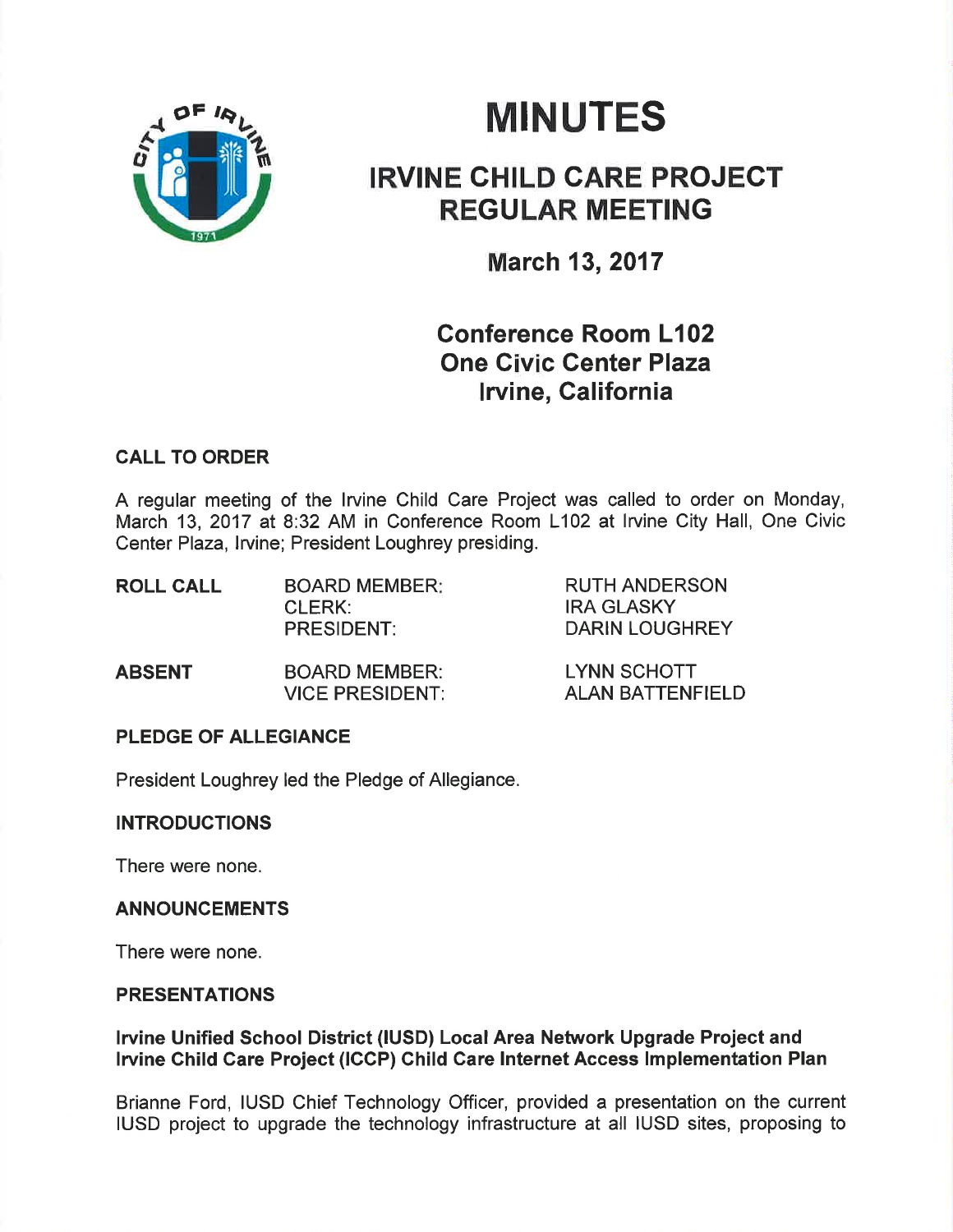include ICCP child care buildings. For a cost of \$4,776 per site, each child care site will have wireless and wired connectivity mirroring what is available in IUSD classrooms. IUSD will also provide ongoing support including internet service, filtering, network security and onsite and remote support at a cost of \$70.90 per month, paid by each site. Children at each ICCP program will be able to use their IUSD login to access the internet at each ICCP site. Although each child care site is currently connected to the school emergency alert system, this technology upgrade will allow for silent alert notifications in the case of a campus intruder.

Discussion included: the benefits of this technology model to ICCP sites; consistency of use for IUSD students and ICCP program participants; ICCP emergency procedures as they relate to school sites.

#### ADDITIONS AND DELETIONS TO THE AGENDA

There were none.

#### PUBLIC COMMENTS

Sharon Wellikson, lrvine Children's Fund, announced the lrvine Junior Games will be held on May 7, 2017. Tickets will be distributed to lrvine Child Care Project sites in April.

#### CONSENT CALENDAR

Moved by Board Member Anderson, seconded by Glerk Glasky and carried unanimously by members present to approve Consent Calendar items I through 10.

Anderson, Glasky, Loughrey Ayes: 3

Noes: 0

Absent: 2 Battenfield, Schott

#### 1. APPROVAL OF IRVINE CHILD CARE PROJECT (ICCP) MINUTES

AGTION: Approved minutes of the lrvine Child Care Project regular meeting of January 9,2017.

#### 2. WARRANT REQUEST - CHILD DEVELOPMENT CENTERS, INC.

ACTION: Approved payment of \$29,929.81 to Child Development Centers, lnc. for child care development services for January 1-31,2017.

#### WARRANT REQUESTS - IRVINE CHILDREN'S FUND (ICF) SCHOLARSHIPS  $3<sub>ii</sub>$

ACTION: Approved payments for warrants totaling the amount of \$7,961.22 for ICF Scholarships during the month of January 2017.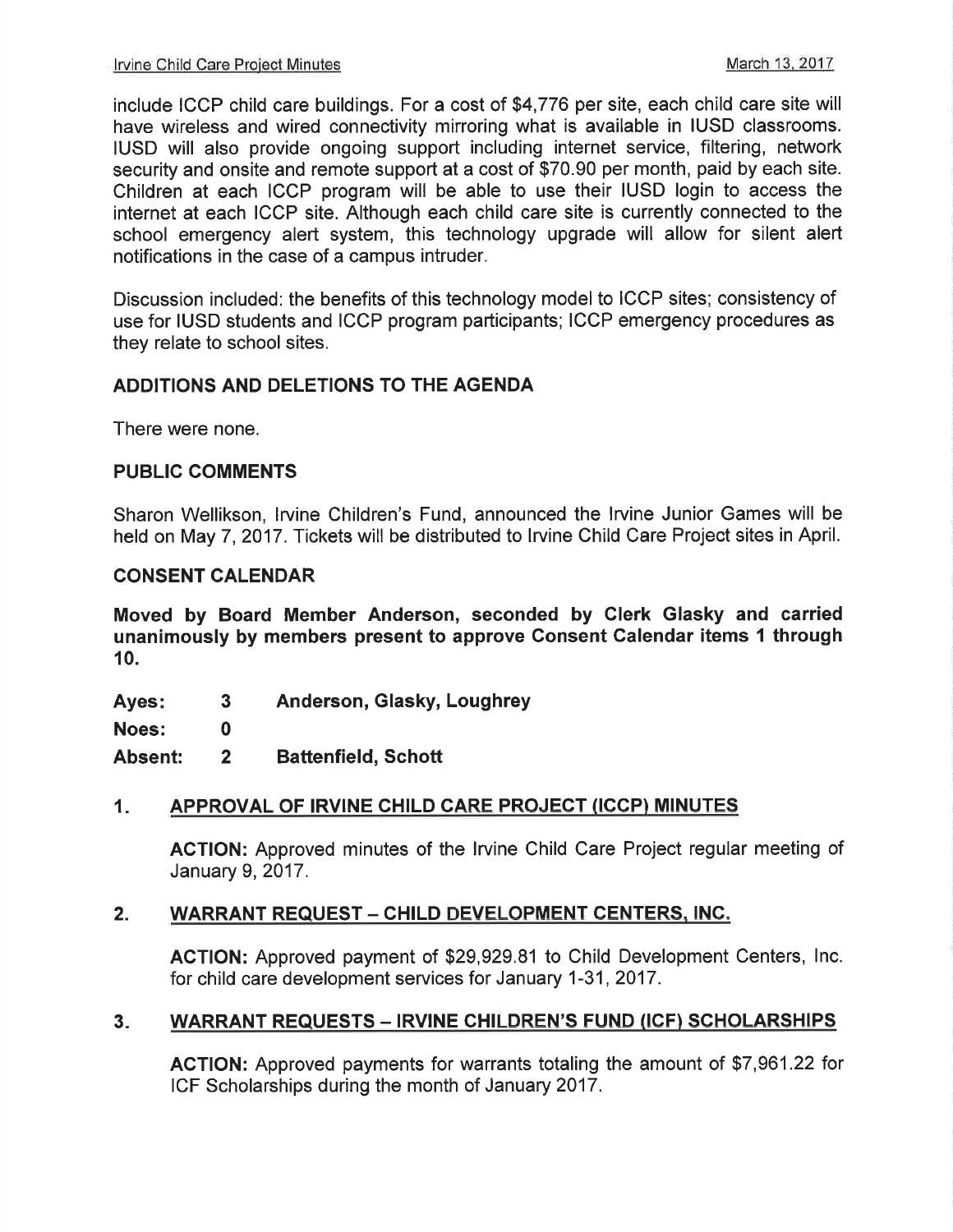- \$3,179.87 to Rainbow Rising
- . \$1 ,102.75 to Kids Stuff
- . \$1,362.50 to Koala Klub
- \$2,106.10 to Child Development Centers, Inc.
- **S** 210.00 to Creekers Club<br>**S** 0.00 to Dolphin Club
- 0.00 to Dolphin Club

#### 4. WARRANT REQUEST - IRVINE UNIFIED SCHOOL DISTRICT (IUSD)

AGTION: Approved payment of \$59,977.25 to ICCP for Facilities and Financial Support Services, Utilities, Custodial Services, Custodial Equipment Amortization and payment for sale of IUSD-owned portables for the month of January 2017.

- . \$35,200.08 for Custodial Services
- \$ 675.00 for Custodial Equip Amortization
- . \$10,589.42 for Payment of Portable Purchase
- $\bullet$  \$ 7,262.75 for Utilities
- \$ 6,250.00 for Facilities & Financial Support

#### 5. WARRANT REQUEST - CITY OF IRVINE

ACTION: Approved payment of \$20,373.30 to the City of lrvine for Program Administration, Grant Administration, and Supplies for the month of January 2017.

- . \$ 19,427.37 for Program Administration
- \$ 945.93 for Grant Administration<br>• \$ 0.00 for Supplies
- 0.00 for Supplies

#### 6. WARRANT REQUEST - IUSD REHAB AND REPAIR CHARGE BACKS

ACTION: Approved payment of \$11,535.18 for ICCP Rehab and Repair charges and Work Order charge backs for Quarters 1 and 2 of FY 2016-17.

#### 7. ICCP PAYMENTS FOR FEBRUARY 2OI7

AGTION: Approved February 2017 payments.

#### 8. DEPOSIT OF SCHOLARSHIP FUNDS FROM ICF

ACTION: Authorized the deposit of funds from ICF into the appropriate account as follows:

- . \$13,370.80 01-005-712-00-8689
- $\bullet$  \$12,046.35 01-005-712-00-8699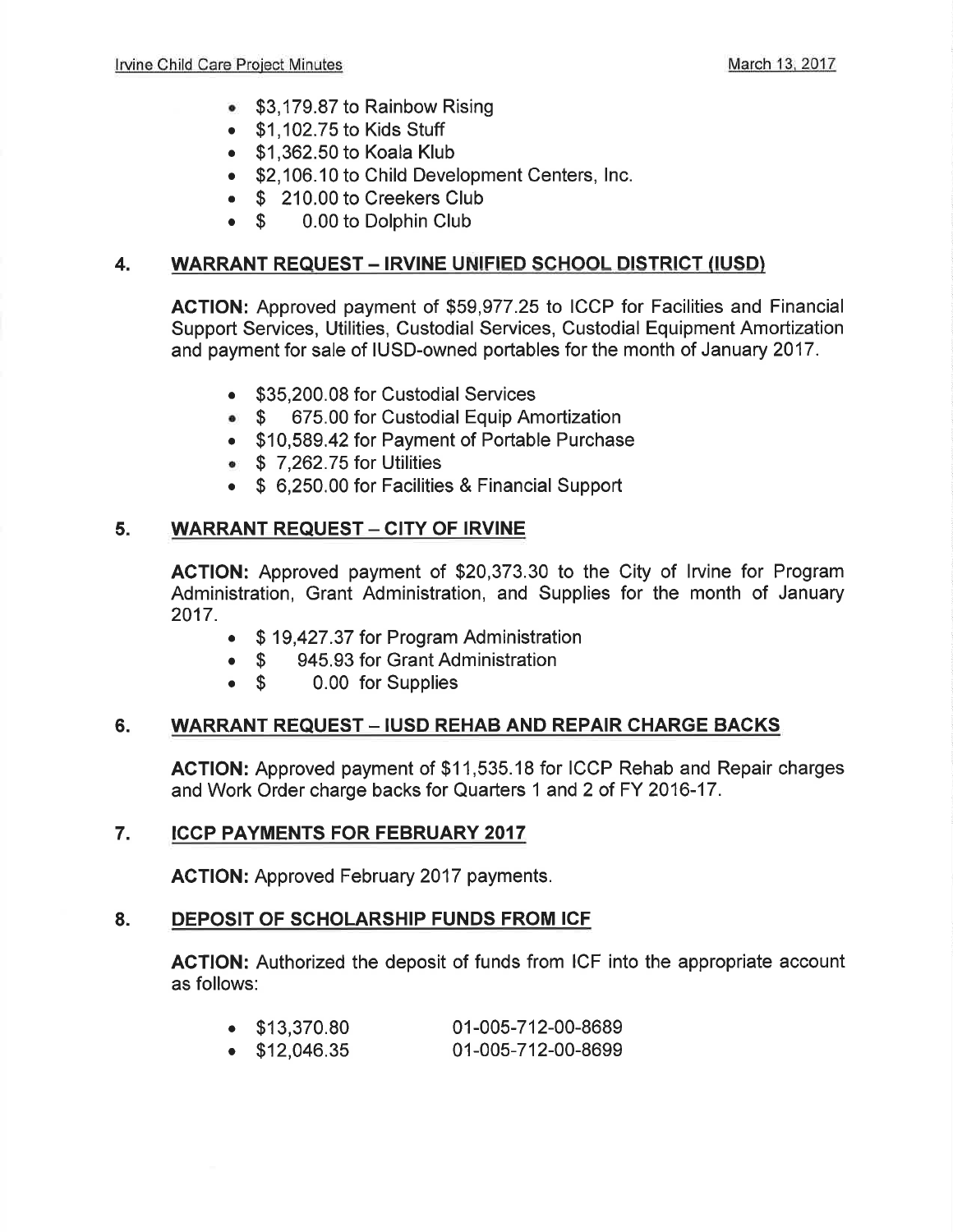#### 9. DEPOSIT OF STATE GRANT APPORTIONMENT

ACTION: Authorized the deposit of grant funds from the State Department of Education into the appropriate account as follows:

- . \$25,457.00 01-005-50100-8290
- . \$11,694.00 01-005-50100-8290
	- 01-005-50100-8590

#### 10. PROGRAM ASSESSMENT REVIEW COMMITTEE (PARC) VISITS

ACTION: Approved lease renewals for Beacon Park Rainbow Rising; Bonita Canyon Rainbow Rising; Brywood Kids Stuff; Deerfield Child Development Center; Eastshore Dolphin Club; Greentree Rainbow Rising; Northwood Rainbow Rising; Oak Creek Child Development Center; Plaza Vista Child Development Center; Portola Springs Rainbow Rising; Santiago Hills Kids Stuff; and University Park Child Development Center.

#### BOARD BUSINESS

#### 1. ICCP PURCHASE OF TECHNOLOGY EQUIPMENT

Supervisor Stubbler presented the staff report and responded to Board inquiries, and referred to earlier presentation made by IUSD staff.

Discussion included: Timeline of project.

ACTION: Moved by Clerk Glasky, seconded by Board Member Anderson and carried unanimously by members present to approve the plan to spend up to \$105,072 for the purchase of data cabling and conduit, one network switch and two wireless access points per ICCP child care site.

Ayes: <sup>3</sup> Noes: 0 Absent: <sup>2</sup> Anderson, Glasky, Loughrey Battenfield, Schott

#### 2. PROVIDER SELECTION FOR CULVERDALE ELEMENTARY SCHOOL

Supervisor Stubbler presented the staff report and responded to Board inquiries.

At this time, President Loughrey commended both applicants for providing thorough and well-prepared applications to provide exemplary service for this site.

Discussion included: Existing Culverdale staff will have the opportunity to interview with Rainbow Rising; current Culverdale families will have prioríty for registration.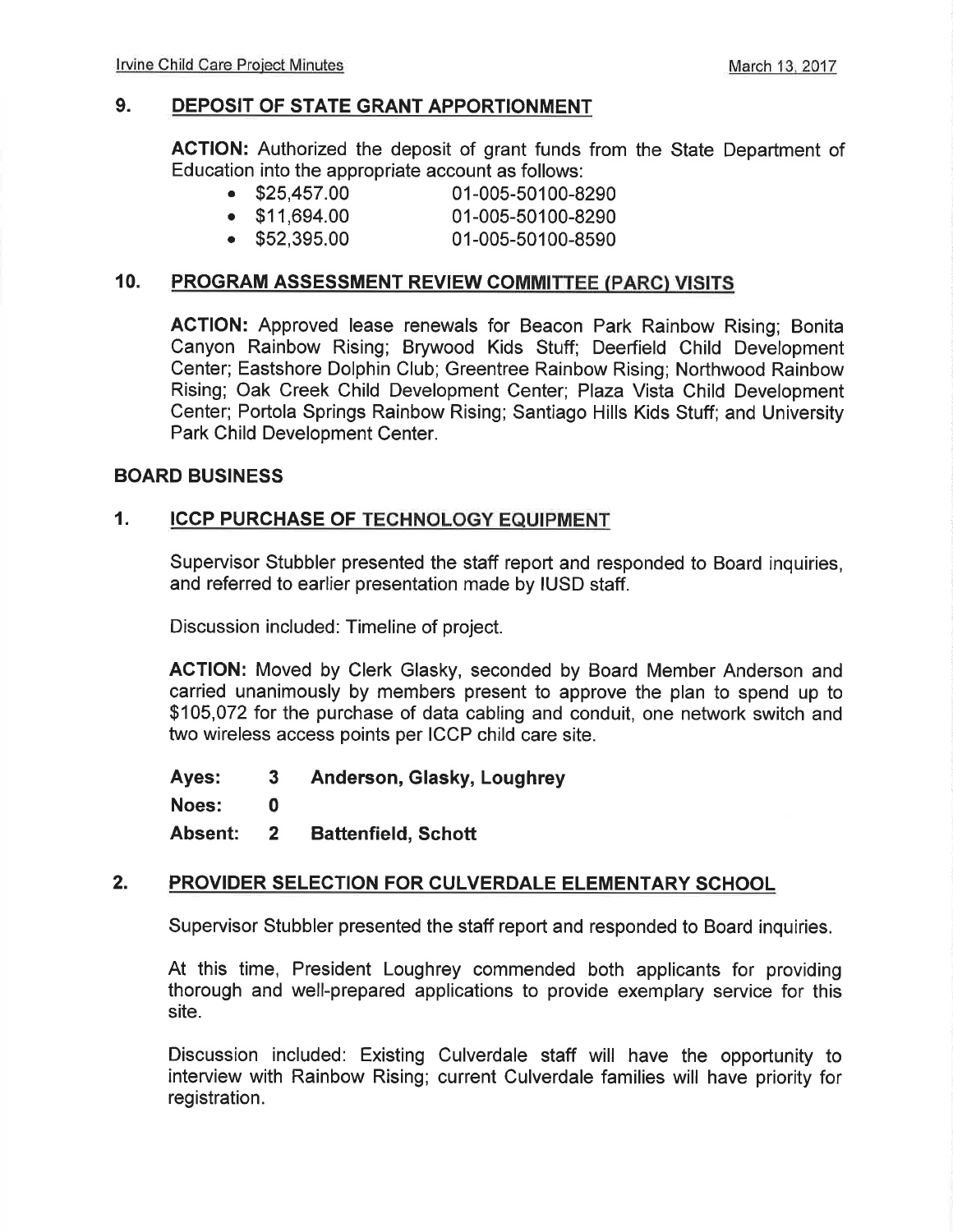ACTION: Moved by Board Member Anderson, seconded by Clerk Glasky and carried unanimously by members present to approve Rainbow Rising as ICCP child care provider for Culverdale Elementary School effective June 26, 2017.

Ayes: <sup>3</sup> Noes: 0 Absent: <sup>2</sup> Anderson, Glasky, Loughrey, Battenfield, Schott

#### 3. ICCP AGENCY CHILD CARE STAFF TO BE MORE IDENTIFIABLE

Supervisor Stubbler presented the staff report and responded to Board inquiries

Discussion included: ICCP sites having silent lock down ability; issuing all ICCP staff identification badges.

ACTION: Moved by Clerk Glasky, seconded by President Loughrey and carried unanimously by members present to approve recommendations as listed below to increase: IUSD campus security related to ICCP child care programs; the professional image of child care staff.

- 1) Continue to require programs to participate in campus drills (e.9. earthquake, fire, lockdown, etc.) and seek opportunities to actively collaborate with school site staff in developing responses to all types of emergencies.
- 2) ICCP to provide emergency planning/preparedness training to all ICCP sites (last Lockdown training provided by lrvine Public Safety in 2013).
- 3) Ensure all ICCP child care staff lD badges are issued by April 2017 and worn daily by all child care staff.
- 4) Require programs to submit a staff roster (including pictures and a bio) to Principal for distribution so all school staff can better identify and familiarize themselves with child care staff.
- 5) Require all staff members to participate in professional growth opportunities annually to continue to improve knowledge, skills/behaviors and attitudes/values.
	- o Agencies have been required to provide professional growth opportunities for their staff members. ICCP has not tracked individual staff member participation.
- 6) Continue to require child care staff to communicate and collaborate regularly with school site teachers and administrative staff to best meet the needs of the children in the program.

Ayes: <sup>3</sup> Anderson, Glasky, Loughrey

Noes: 0

Absent: <sup>2</sup> Battenfield, Schott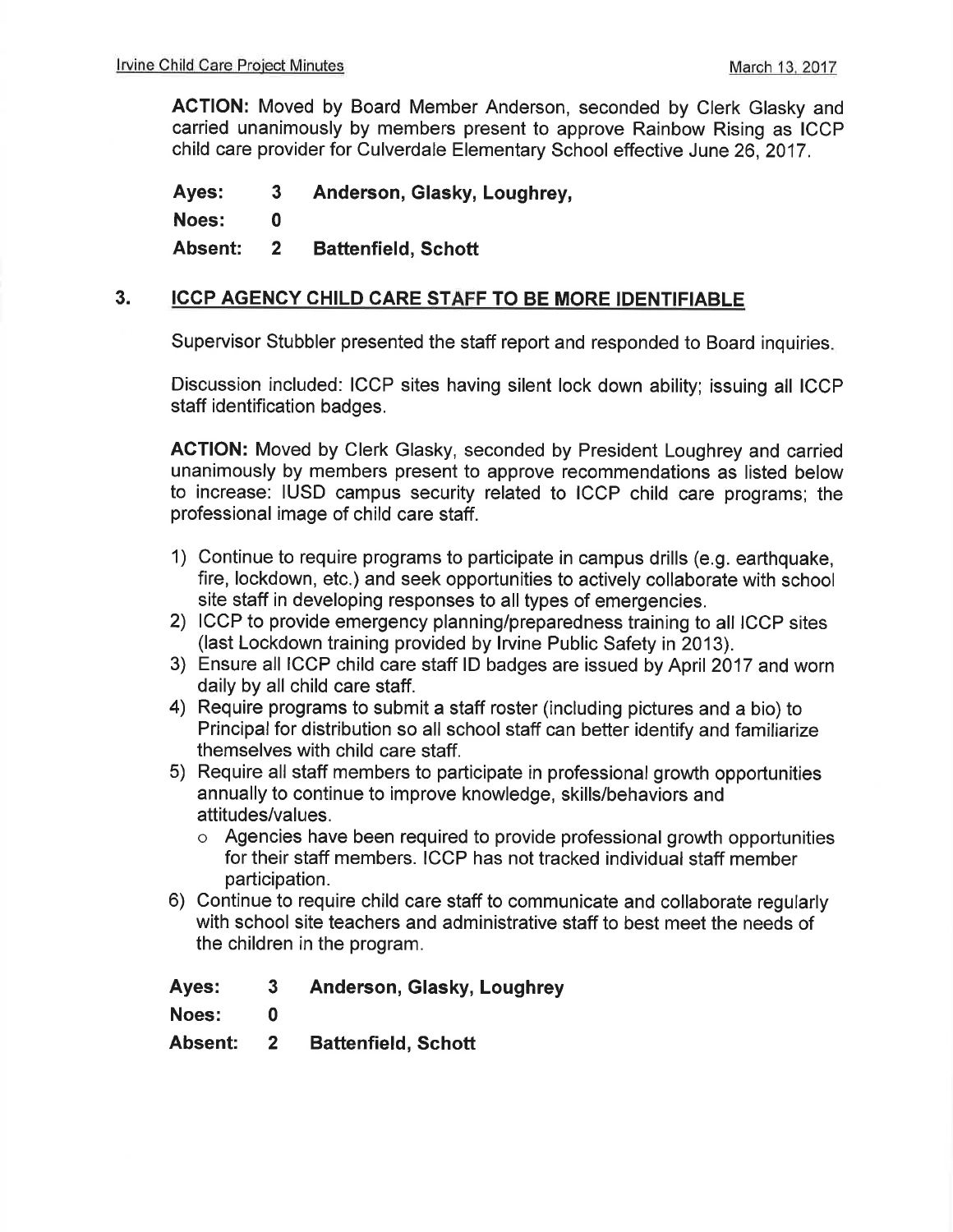#### 4. ICCP PROPOSED BUDGET FOR FY 2017.18 WITH MULTI.YEAR BUDGET PROJECTIONS

IUSD Assistant Superintendent/CFO Fogarty presented the staff report and responded to Board inquiries. IUSD Fiscal Services Financial Analyst Becky Myers and Director of Facilities Planning Lorrie Ruiz were also present to respond to inquiríes.

Discussion included: all pending future sites added to projections; solar equipment has realized great cost savings for utilities; site expansions and impacts to licensing.

ACTION: Received and filed.

#### 5. ICCP PURCHASE OF CHILD CARE PORTABLES

IUSD Assistant Superintendent/CFO Fogarty and Supervisor Stubbler presented the staff report and responded to Board inquiries.

Discussion included: Future addition of portables at Stonegate, Eastshore and Portola Springs to meet child care demand; insurance cost increases are minimal due to additional buildings; status of existing waitlists; determination of licensing capacities; feasibility of adding an additional portable at other ICCP sites; more cost effective options to increase capacity at sites; other options to meet childcare needs at impacted sites.

Clerk Glasky requested a review of waitlists for all sites and review of facilities with potential for expansion.

AGTION: Moved by Clerk Glasky, seconded by Board Member Anderson and carried unanimously by members present to approve the plan to spend up to \$532,152 for the purchase and installation of one 24'x40' child care portable to be placed at Stonegate Elementary and one 24'x40' child care portable to be placed at Eastshore Elementary.

Ayes: <sup>3</sup> Anderson, Glasky, Loughrey

Noes: 0

Absent: <sup>2</sup> Battenfield, Schott

#### 6. ICCP BOARD ELECTIONS

Supervisor Stubbler opened the floor for nominations of ICCP Board President.

#### Selection of Irvine Child Care Project President

Board Member Anderson motioned to nominate President Loughrey to serve as President. Motion seconded by Clerk Glasky and carried unanimously.